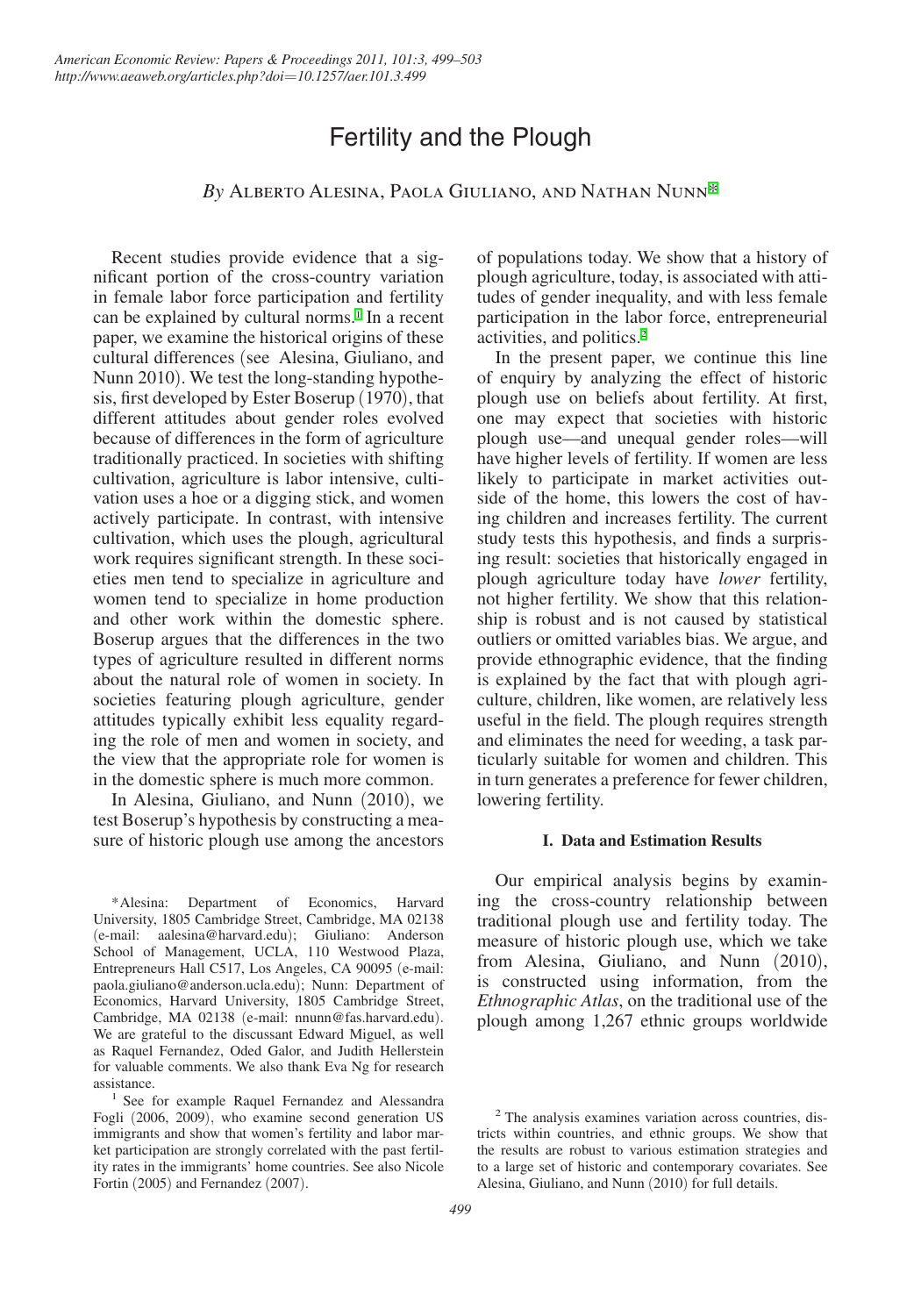<span id="page-1-0"></span>

|                                                                          | <b>OLS</b>                          |                                          |                                      | IV                                            |                         |                                      |                                      |                           |  |
|--------------------------------------------------------------------------|-------------------------------------|------------------------------------------|--------------------------------------|-----------------------------------------------|-------------------------|--------------------------------------|--------------------------------------|---------------------------|--|
|                                                                          |                                     | Dependent variable: Total fertility rate |                                      |                                               |                         |                                      |                                      |                           |  |
|                                                                          | $\left(1\right)$                    | (2)                                      | (3)                                  | $^{(4)}$                                      | (5)                     | (6)                                  |                                      | (8)                       |  |
| Historic plough use                                                      | $-1.094***$<br>(0.278)              | $-0.840***$<br>(0.245)                   | (0.292)                              | $-0.921***$ $-0.770***$ $-1.539**$<br>(0.254) | (0.740)                 | $-1.628*$<br>(0.840)                 | $-1.687*$<br>(0.894)                 | $-1.731*$<br>(0.967)      |  |
| Continent fixed effects<br>FLFP controls<br><b>Observations</b><br>$R^2$ | N <sub>0</sub><br>No<br>160<br>0.65 | Yes<br>No<br>160<br>0.77                 | N <sub>0</sub><br>Yes<br>158<br>0.69 | Yes<br>Yes<br>158<br>0.79                     | No<br>No<br>158<br>0.66 | Yes<br>N <sub>0</sub><br>158<br>0.78 | N <sub>0</sub><br>Yes<br>156<br>0.68 | Yes<br>Yes<br>156<br>0.78 |  |

Table 1—Historic Plough Use and Fertility Today: OLS and IV Estimates

*Notes:* The table reports OLS and IV estimates, with robust standard errors in parentheses. The unit of observation is a country. All regressions include historic controls (agricultural suitability, the presence of domesticated animals, the fraction of land that was tropical, political development, and economic development), and the natural log real per capita income. "FLFP controls" indicates a control for each country's female labor force participation rate, as well as the rate squared.

*\*\*\**Significant at the 1 percent level.

*\*\**Significant at the 5 percent level.

 *\**Significant at the 10 percent level.

(see George Peter Murdock 1967). 3 The ethnographic data are then matched to current populations using the global distribution of 7,612 language groups from the 15th edition of the *Ethnologue* and the global distribution of population densities from the 2000 *Landscan* database. An important point is that the procedure links the past to the present using language and ethnicity, not geography. This is relevant because we are interested in culture, which is geographically mobile. In the end, the construction procedure generates a measure of the fraction of a country's ancestors who traditionally engaged in plough agriculture.

The outcome of interest is a country's current total fertility rate, which we view as an objective measure that captures a country's attitude toward fertility.<sup>4</sup> In the analysis, we are careful to control for other factors, besides cultural beliefs, that also affect fertility. These include: the level of economic development, measured by the natural log of a country's real per capita GDP, and a country's rate of female labor force participation. We also control for a rich set of historic

<sup>3</sup> The ethnographic data are primarily from observations recorded in the late nineteenth and early twentieth centuries. See Alesina, Giuliano, and Nunn (2010) for further details. 4 The data are from the United Nations *Demographic* 

*Yearbook*. The total fertility rate is calculated as the average number of children a hypothetical cohort of women, from the ages of 15 to 49, would have at the end of their reproductive period if they were subject during their whole lives to the age-specific average fertility rates of a given country in a given time period. The measure is from 2007.

ethnographic controls that measure the historic characteristics of a country's ancestors in the late nineteenth and early twentieth century and are constructed using the same procedure as for the plough variable. The controls include: the presence of domesticated bovine or equine animals; the presence of tropical or subtropical climate; the number of levels of political hierarchy beyond the local community (political complexity); and a measure of the sophistication of settlement (economic complexity). For full details of all variables see Alesina, Giuliano, and Nunn (2010).

Estimation results are reported in Table 1. Columns 1 and 2 present estimates without and with continent fixed effects. The estimates show a strong negative relationship between the historic use of the plough and fertility today. According to the estimated magnitudes from column 1, a one-standard-deviation increase in historic plough use is associated with a decline in fertility of 0.52 children, which is equal to 17 percent of the sample's mean fertility.<sup>5</sup> To ensure that the estimates are not biased by any effect of the plough on female labor force participation, we include a quadratic control for a country's current female labor force participation rate (columns 3 and 4). The estimates are similar, although slightly smaller in magnitude.

<sup>5</sup> The beta coefficients for the regressions without and with continent fixed effects are −0.33 and −0.25, respectively.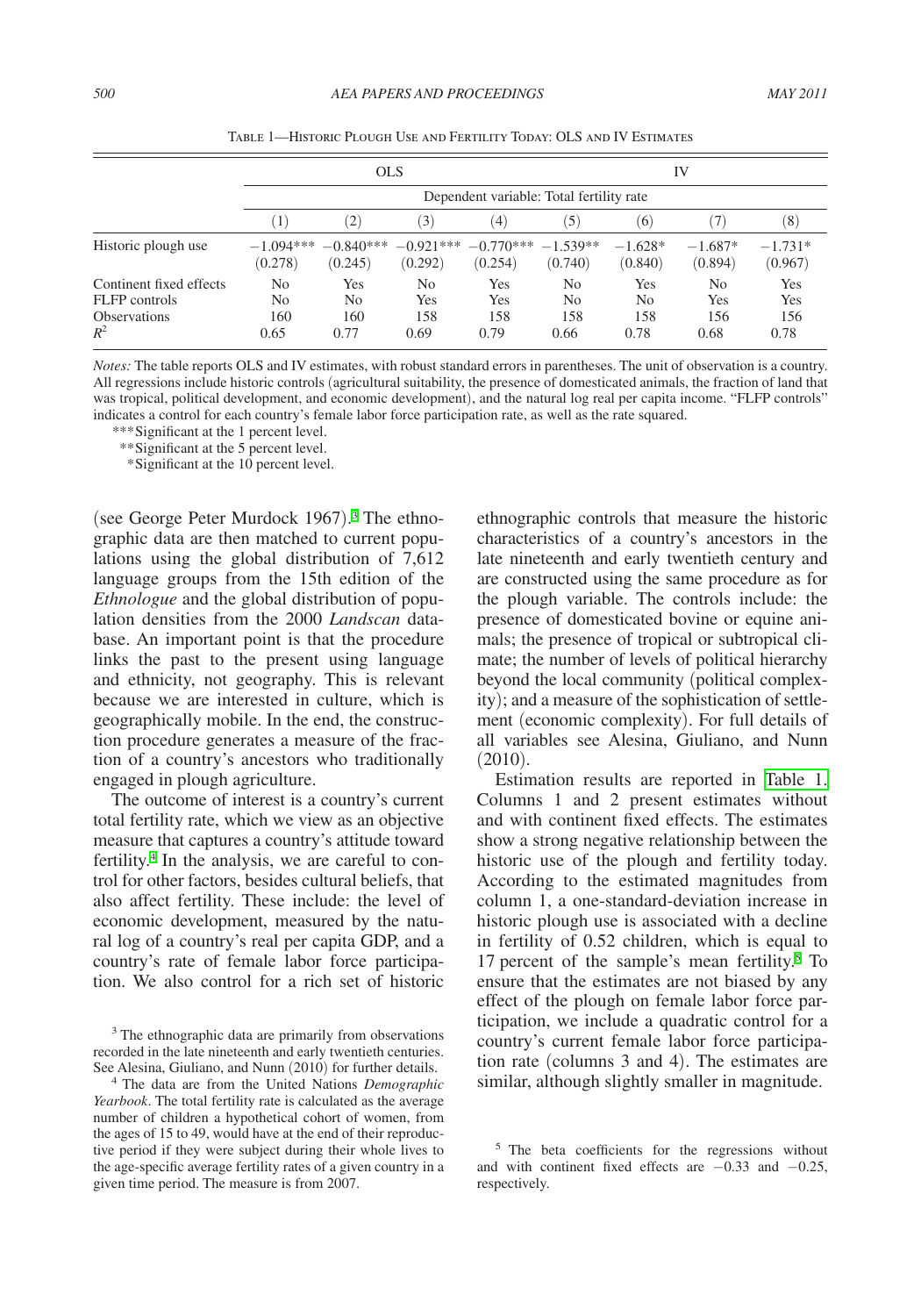

Figure 1. Partial Correlation Plot (*Column 1 of [Table 1](#page-1-0)*)

The finding of a negative relationship between historic plough use and fertility contradicts the expectation that because historic plough use resulted in less female participation outside of the home, it generated higher fertility. There are a number of potential explanations for this puzzling finding. First, the results could be driven by a small number of unimportant countries. Figure 1, which reports the partial correlation plot from column 1, shows that this is not the case. The relationship appears to be general and not driven by outliers.

It is also possible that the estimates are spurious and driven by omitted variables. An obvious potentially omitted factor is the level of economic development. If plough societies are (and/or were) more developed, then the negative relationship between development and fertility might account for the negative relationship between historic plough use and fertility today. However, our specifications already include a number of measures of economic development, both current and historical. Therefore, we feel that this explanation is unlikely. This being said, to further address this, and to address concerns of omitted variables bias more generally, we provide IV estimates of the effect of the plough on fertility.

Following Alesina, Giuliano, and Nunn (2010), we exploit the variation in historic plough use that arose from differences in societies' geoclimatic conditions, which affected whether crops that potentially benefitted from the plough were cultivated. As Frederic L. Pryor (1985) explains, because of differences in the length of the cropping season, the amount of land required for cultivation, and the characteristics of the soil (slope, depth, rockiness, etc.), crops differ significantly in the extent to which the use of the plough improves productivity. In his study, Pryor identifies crops as being either plough-positive (cultivation greatly benefits from the plough) or plough-negative (cultivation benefits less from the plough). 6

As in Alesina, Giuliano, and Nunn (2010), we use as instruments the average geoclimatic suitability of ancestors' locations for growing: (i) sorghum and millet (two plough-negative cereal crops) and (ii) wheat and rye (two plough-positive cereal crops). 7 This identification strategy relies on the assumption that, holding constant overall crop productivity (which we control for), the distinction between plough-positive and plough-negative geoclimatic environments impacts fertility only through the plough.

IV estimates are reported in columns 5–8 of [Table 1.](#page-1-0) The IV estimates also show that historic plough use is associated with lower fertility today.8 The consistency of the OLS and IV estimates make it unlikely that the negative relationship between historic plough use and fertility is due to omitted variables bias.

In our view, the most likely explanation for the counterintuitive result is as follows. It is true that the plough caused women to specialize in work within the home, and this should have decreased the costs of childcare, resulting

6 Plough-positive crops, which typically require extensive land preparation over a large surface area and in a very short period of time, include wet rice, barley, wheat, rye, and teff. Plough-negative crops, which include crops that require relatively little land to produce a sufficient amount of food, crops that can be grown in rocky or sloped land, and crops with seeds that easily take root (even in shallow soils), include tree crops, root crops, maize, millet, and sorghum (Pryor 1985, p. 732).  $\frac{7}{7}$  For each historic ethnic group, the centroid of their his-

toric location is known. We use the fraction of land within a 200-kilometer radius of the centroid that can grow each crop as the measure of ancestors' suitability. Information on the suitability of locations across the globe for cultivating various crops is from FAO's GAEZ 2002 database. 8 Because of space constraints we do not report the first

stage estimates. The first stage of the IV shows that suitability for the cultivation of plough-positive cereals is positively correlated with the adoption of the plough, while suitability for the cultivation of plough-negative cereals is negatively correlated with the plough. In all specifications, the difference between the two coefficients is statistically significant at the 1 percent level.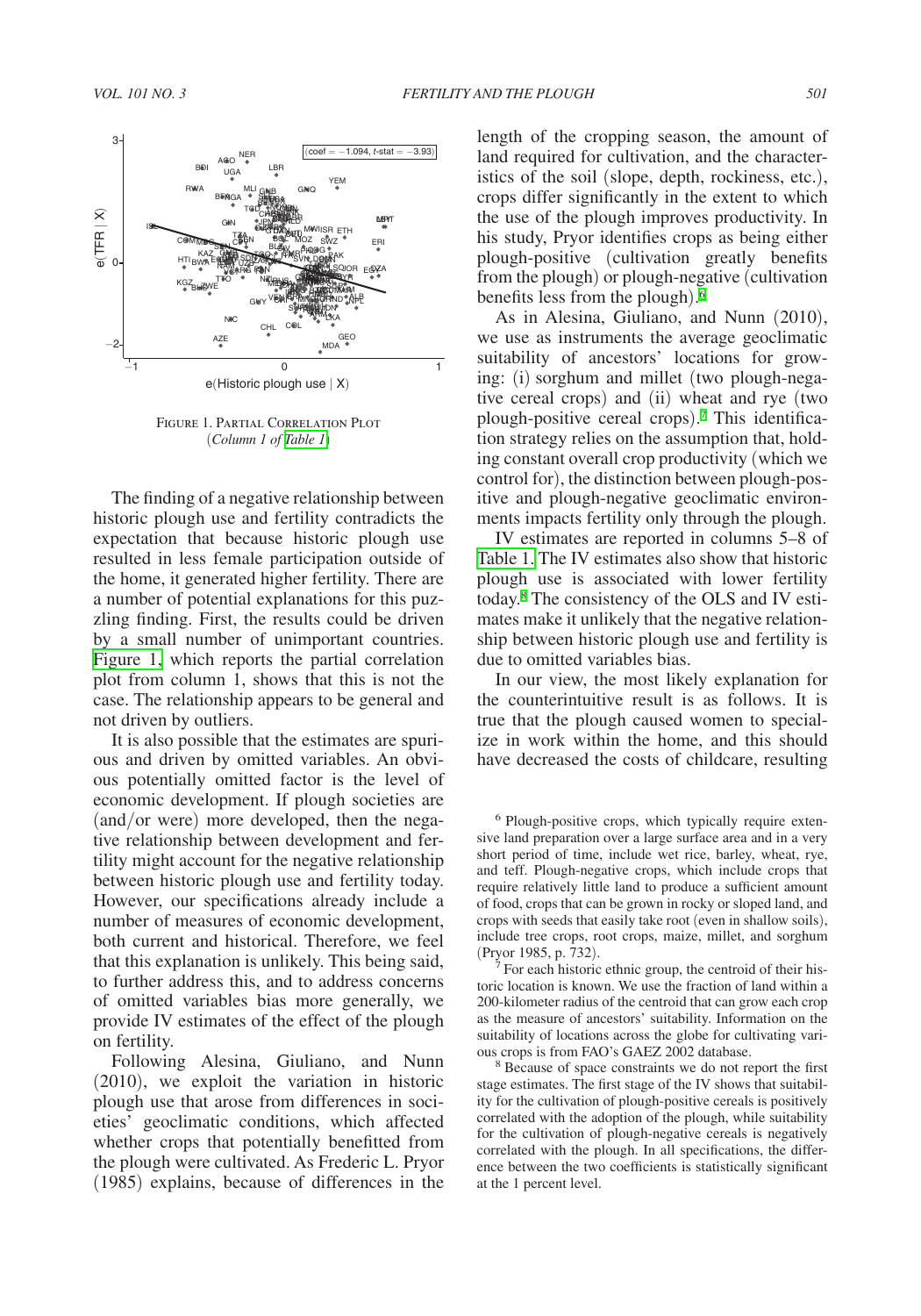in norms of greater fertility. However, the benefit to having children was also affected by the plough. Since hoe agriculture (relative to intensive plough agriculture) was relatively more suitable for participation by women and children, and because this form of agriculture was relatively labor intensive, the demand for additional labor, including children, was greater under hoe agriculture than under plough agriculture. Therefore, there were two counteracting forces: the plough decreased the cost of having children, but it also decreased the benefit. Our finding that societies that historically practiced plough agriculture today have lower rates of fertility suggests that the lower benefit from the plough was more important than the lower cost.

If this explanation is correct, then we should observe that *historically* societies that engaged in plough agriculture had preferences for lower fertility. We are able to test this using ethnographic information from Murdock and Douglas R. White's (1969) *Standard Cross-Cultural Sample* (*SCCS*), which contains information on 186 societies globally. The sample includes a measure of preferences for children (variable v950) among 47 of the 186 societies for which data are available. Societies fall into one of three categories: (i) those with a preference to have very few children, (ii) those with no clear preference for the number of children, and (iii) those with a preference for a large number of children. Based on this classification, we create a variable that takes on the values of 1, 2, or 3, and is increasing in a preference for more children. The correlation between this variable and an indicator that equals one if the society historically used the plough (variable v243) is −0.31, which is significant at the 5 percent level. Even examining within-continent variation only (i.e., controlling for continent fixed effects), one continues to find a statistically significant relationship of a similar magnitude (the beta coefficient is  $-0.34$ ). This finding is consistent with our explanation that plough agriculture reduced the benefit of having children (since they were less useful in the fields), and this resulted in a preference for fewer children, which continues to persist today.

**II. Is Cultural Transmission the Channel?**

Implicit in our hypothesis is the assumption that the link between past plough use and

fertility today is explained by cultural persistence. However, we have not yet shown this. Past plough use may have also affected the evolution of formal laws and institutions, like tax structures or parental leave laws, which affect the cost of having children and fertility. Therefore, the effect might be through domestic institutions, not cultural persistence.

In an attempt to identify cultural transmission as the mechanism, we examine migrants living within the United States. Migrants face the same markets and institutions (since they are all in the US), but they have different cultural backgrounds (and different histories of cultural transmission). Therefore, if we find a persistent impact of the plough among immigrants living in the US, we can be more confident that the effect we are identifying is through cultural transmission.

Our sample, which is from the 1970 census, includes first- and second-generation married immigrant women. We identify the cultural heritage of second-generation immigrants using the father's country of origin.<sup>9</sup> Our outcome variable of interest is the number of children ever born to the woman. The estimating equation includes the following control variables: a quadratic for age, years of educational attainment, employment status fixed effects (employed, unemployed, or out of the labor force), and the natural log of the individual's income. We also control for the following characteristics of the woman's husband: a quadratic for his age, years of education, employment status fixed effects, and the natural log of his income. All regressions also include state and metropolitan status fixed effects, and the natural log of the per capita GDP of the immigrant's country of origin.

OLS and IV estimates are reported in [Table 2.](#page-4-0) As in the cross-country setting, we continue to find a negative association between immigrants' fertility and a tradition of plough agriculture. According to the estimates from column 1, a onestandard-deviation increase in historic plough use is associated with a decline of 0.21 children, which is equivalent to 9 percent of mean firstgeneration immigrant fertility. The results are slightly higher for second-generation immigrants

<sup>9</sup> We use the census because, unlike the CPS, it reports the number of children a woman has. We choose 1970 because this is the last year in which the census asks individuals their parents' country of origin.